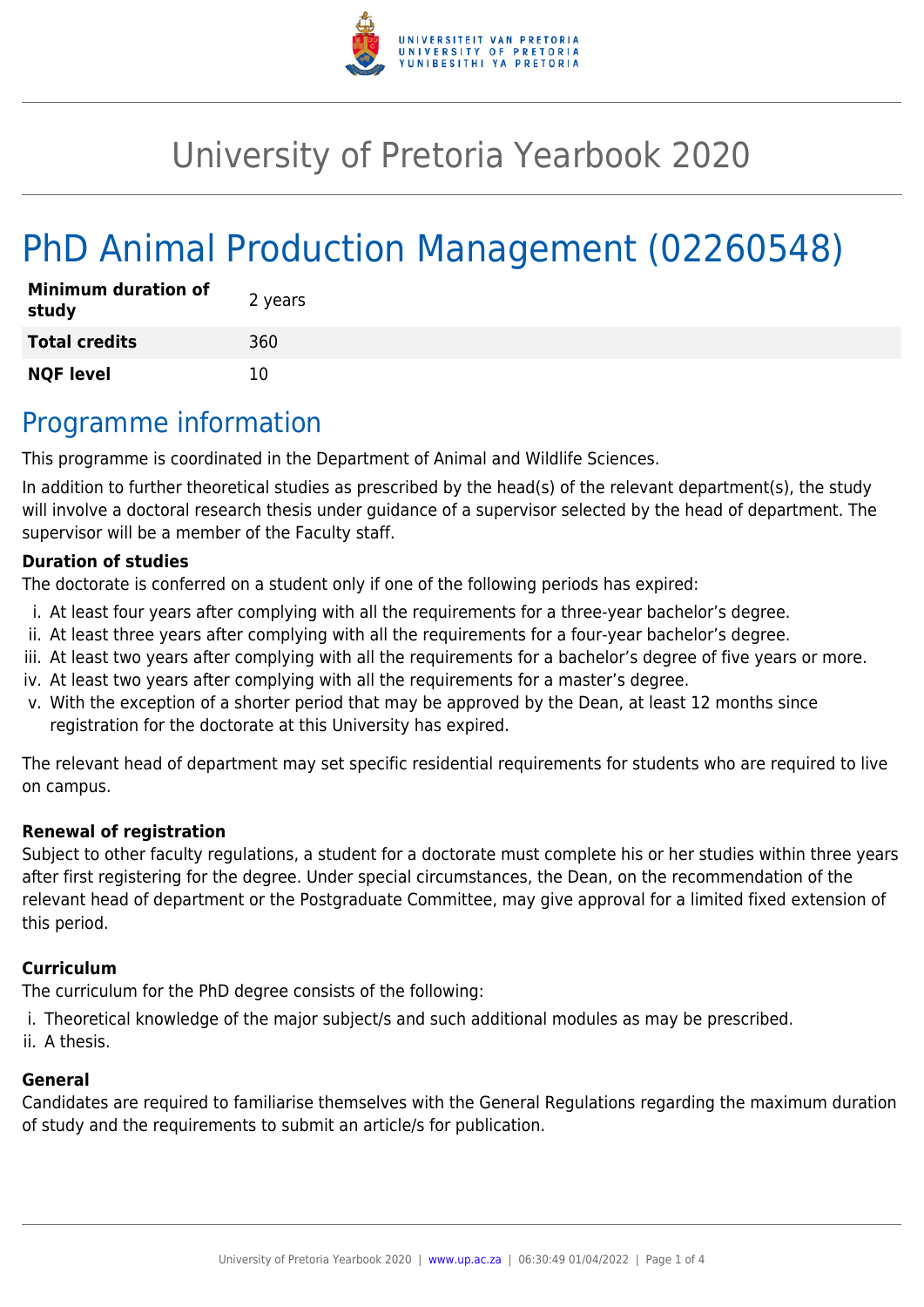

## Admission requirements

The minimum admission requirements are an MAgric or MScAgric degree in Animal Production or an equivalent appropriate qualification. Dependent on availability of supervisor/s and/or projects within the department.

## Examinations and pass requirements

- i. Consult the General Regulations that apply to the calculation of marks.
- ii. In order to obtain the PhD degree the candidate must:
- pass the examinations and the prescribed modules, as determined in the study programme;
- pass the thesis; and
- pass the final examination on the thesis and general subject knowledge.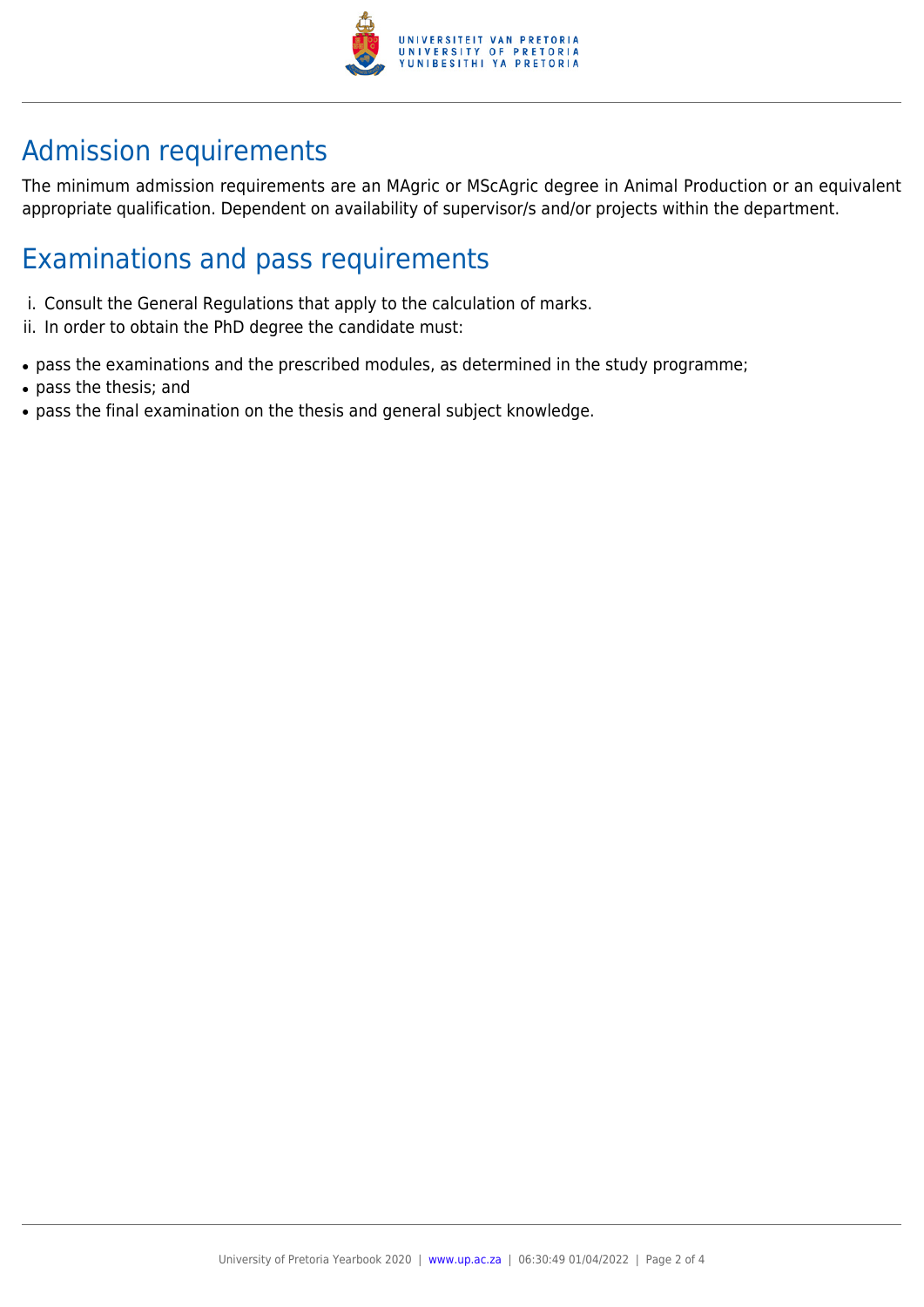

## Curriculum: Year 1

**Minimum credits: 360**

### **Core modules**

[Thesis: Animal production 990](https://www.up.ac.za/yearbooks/2020/modules/view/APZ 990) (APZ 990) - Credits: 360.00